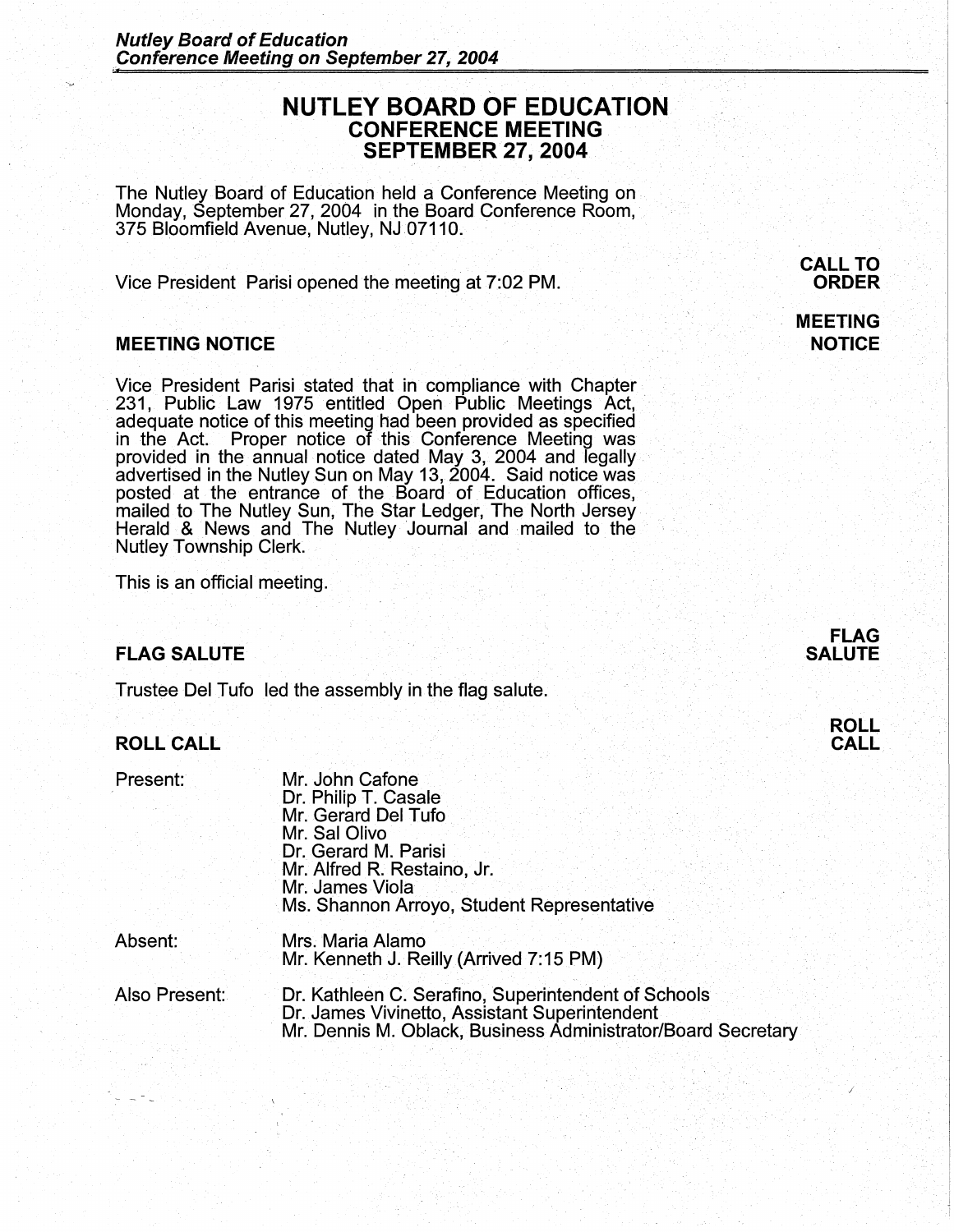#### **ITEMS DISCUSSED**

1: High School Principal Joe Zarra discussed the details and status of the tuberculosis situation at the high school and what he would be presenting to the public at our Regular Board Meeting.

A discussion ensued among the Board.

2. Superintendent Serafino thanked Trustee Viola for organizing the wonderful rally on Sunday. The Board recognized the music/vocal teachers, staff and committee for their contributions.

3. Assistant Superintendent Vivinetto reviewed the policies and requirements regarding leaves for employees.

4. Trustee Olivo asked about the status of the high school science furniture. Business Administrator Oblack responded and will follow-up.

5. Trustee Olivo asked for the differentiation of Secretary I and Secretary II. Superintendent Serafino responded. ·

6. The trustees asked several questions regarding the resolutions presented for the Regular Board Meeting.<br>Superintendent Serafino and the other administrators responded.

7. Trustee Restaino stated that the Radcliffe School sound system is inadequate. A discussion ensued.

#### **MOTION TO ADJOURN TO EXECUTIVE SESSION**

At 7:53 PM Trustee Cafone moved, and Trustee Casale seconded, the following resolution:

WHEREAS, the Board of Education will be discussing matters exempt from public discussion pursuant to N.J.S.A. 10:4-12,

NOW, THEREFORE, BE IT. RESOLVED that the Board of Education recess to closed executive session at this time in the conference room to discuss personnel, and

BE IT FURTHER RESOLVED that the results of the discussions will be made public by inclusion on the agenda of a subsequent will be made public by inclusion on the agency in the reasons for discussing such matters in closed session no longer exist. <sup>1</sup>

The motion was unanimously approved by voice vote.

At 8:10 PM the Board reconvened in open public session on a motion by Trustee Del Tufo, seconded by Trustee Viola, and unanimously approved by voice vote.

#### **EXECUTIVE SESSION**



#### **ITEMS DISCUSSED**